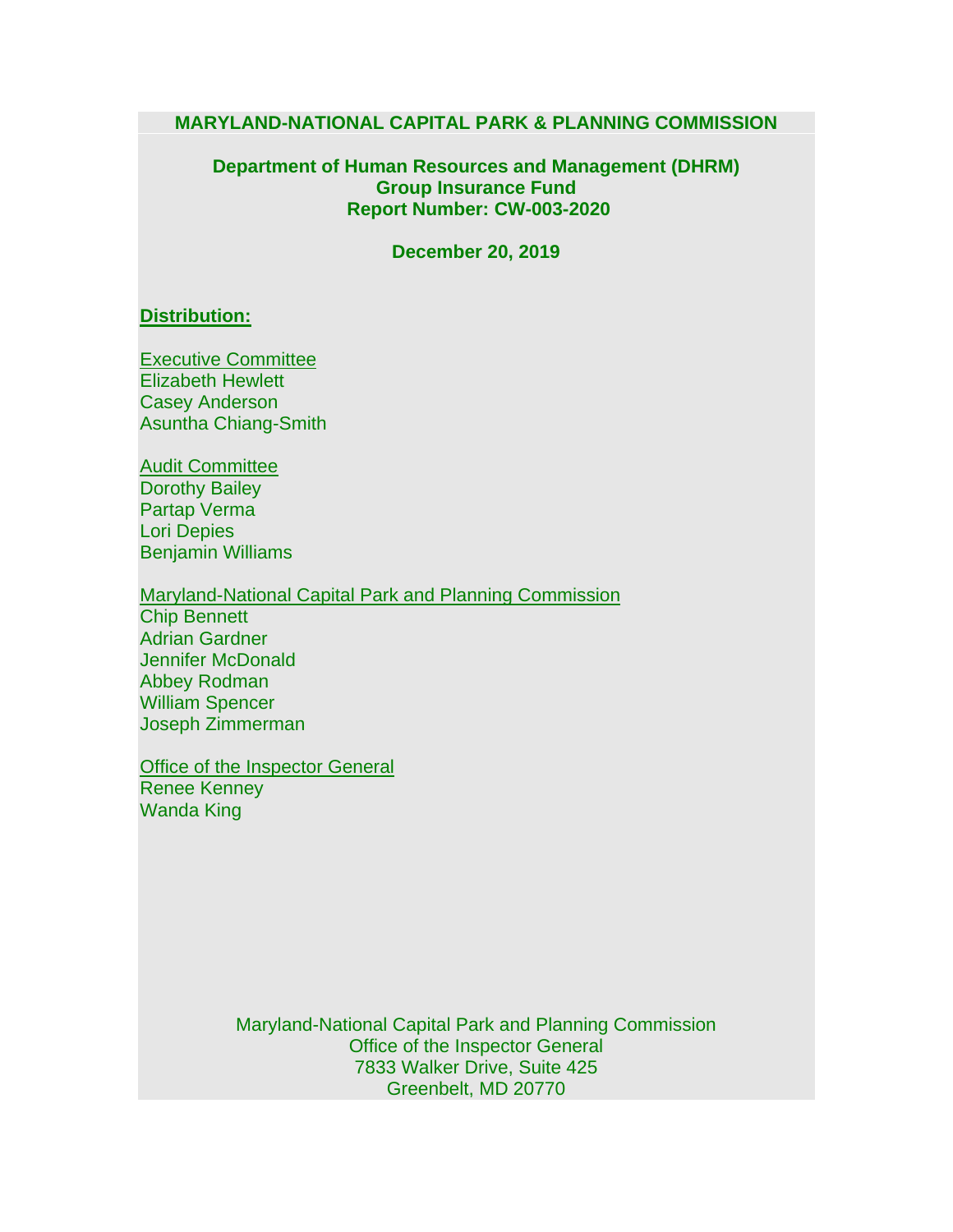### **Department of Human Resources and Management (DHRM) Group Insurance Fund**

Table of Contents

# **I. EXECUTIVE SUMMARY**

# **II. DETAILED COMMENTARY AND RECOMMENDATIONS**

| 1. Reconcile Fully Insured Fund Revenues and Premium Expenses 6 |  |
|-----------------------------------------------------------------|--|
|                                                                 |  |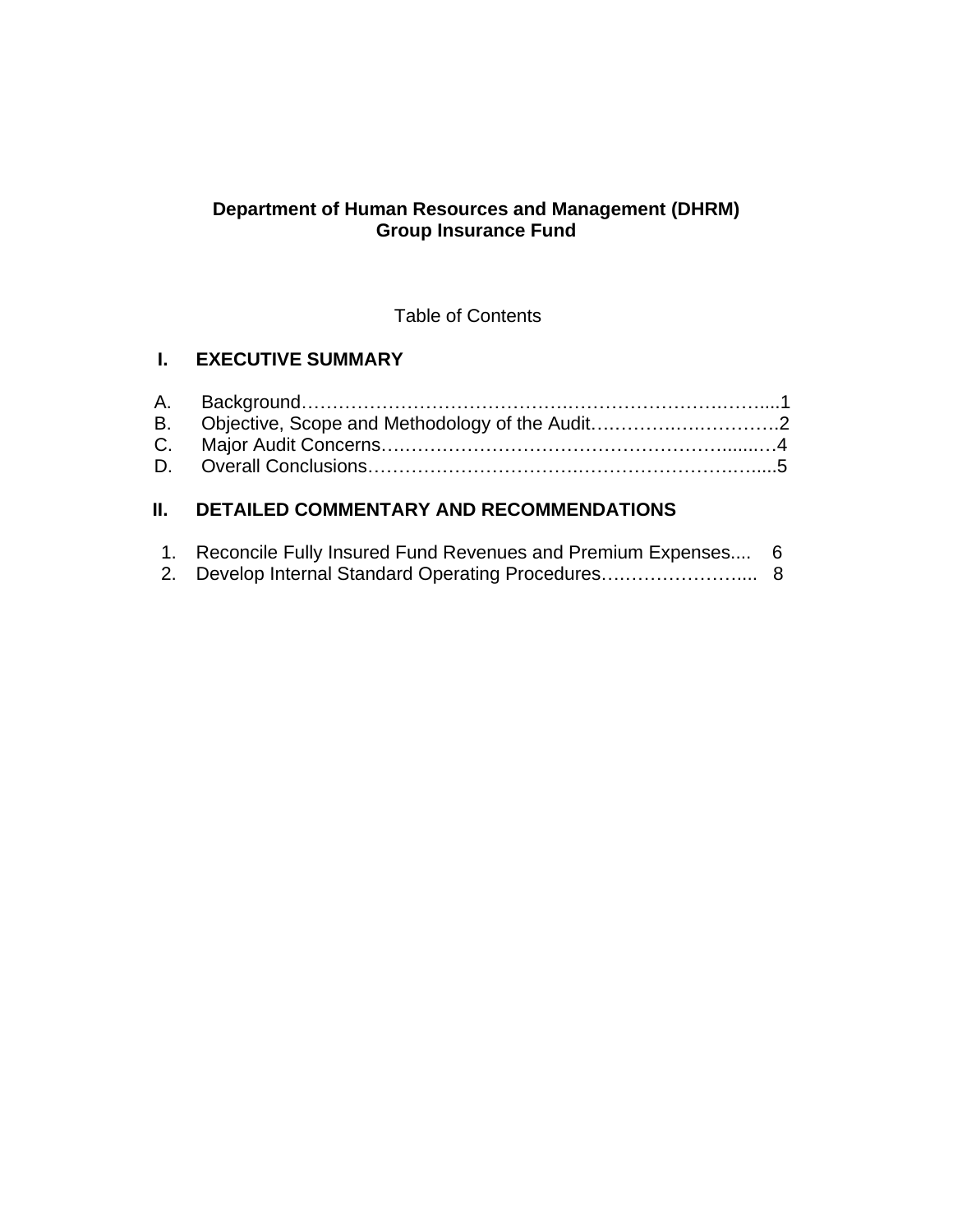### **I. EXECUTIVE SUMMARY**

### **A. Background**

The Maryland-National Capital Park and Planning Commission (Commission) administers a Group Insurance Fund (the "Fund"). The Fund is used to collect all contributions made by the Commission and its employees, retirees, and COBRA participants for all benefits offered to employees (e.g., medical, prescription, dental, life, long-term disability). Premiums for the Commission's fully insured plans, and the fees and claims for the self-insured plans, are paid out of the Fund.

For fully insured plans, the Commission pays a fixed monthly premium cost for each employee, regardless of the total amount of claim expenses, thereby transferring risk to the insurance provider. Total monthly premiums paid by the Commission may fluctuate due to new hires and terminations.

For self-insured plans, the Commission pays all claim expenses instead of a fixed monthly premium. To minimize risk, the agency purchases stop loss insurance, which reimburses for claims exceeding a specified dollar amount. The Commission is also required to maintain a reserve equal to 10% of operating expenses.

The Employee Health and Benefits Office, within the Division of Human Resources, Department of Human Resources and Management is responsible for the overall administration of the Commission's benefit plans. The Employee Health and Benefits Office approves and processes invoice payments and ensures rates and cost share information are entered accurately into the Human Resources Information System to support required contributions (i.e. employer and employees).

The Finance Department's Accounting Division provides various accounting services to the Fund, including processing journal entries, developing revenue and expense projections twice per year and preparing year-end Fund financial statements. Accounting Division management also collaborates with Employee Health and Benefits to recommend rate setting and use of fund balances above reserve levels.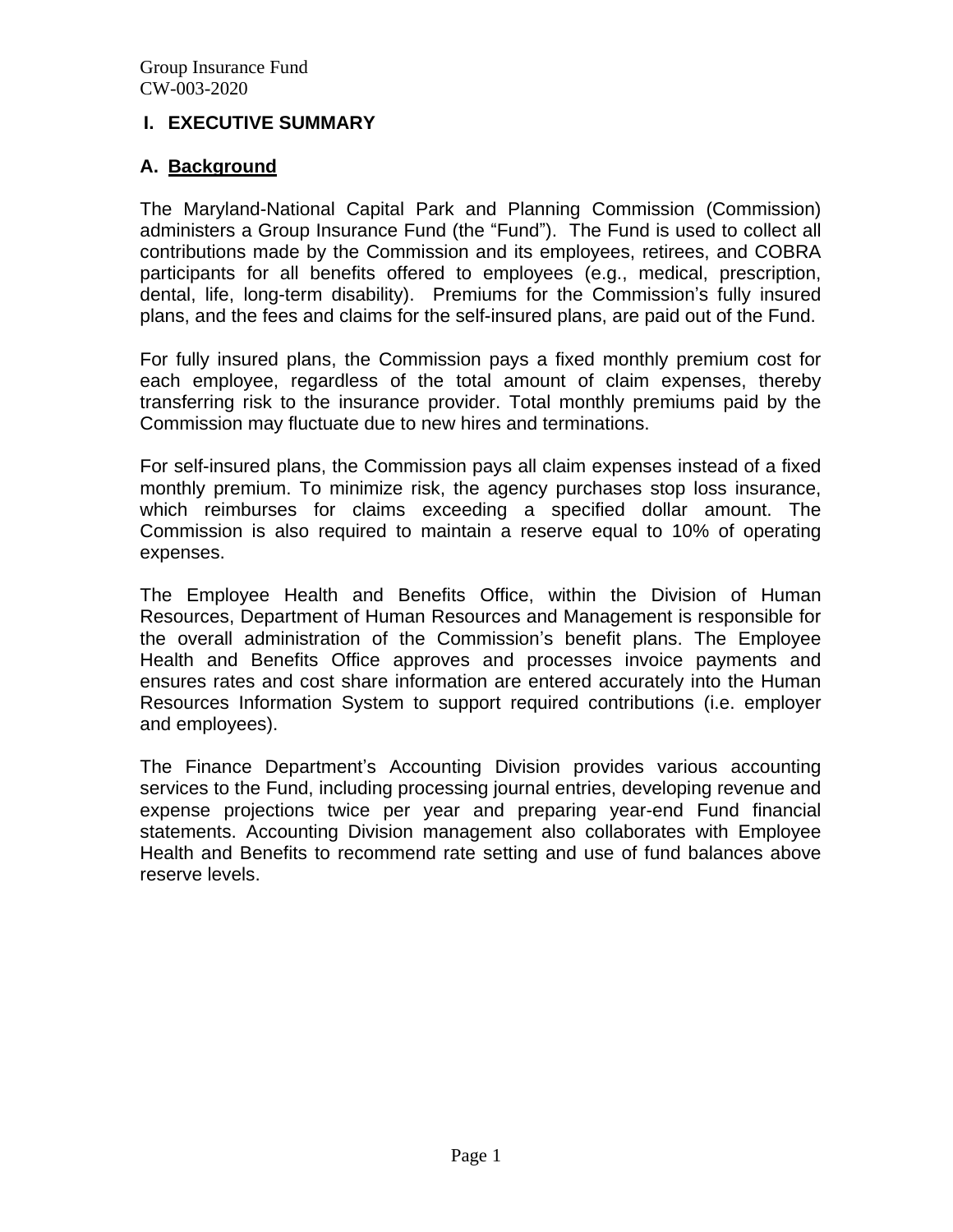# **B. Objective, Scope and Methodology of the Audit**

#### **Objective**

The purpose of the audit was to identify opportunities to strengthen internal controls, improve operational efficiencies and help ensure compliance with Commission policies and procedures. In addition, the audit scope was designed to identify possible fraud, waste or abuse within the process(es) being audited.

### **Scope**

The scope of the audit included, but was not limited to, the following audit procedures:

- Interviewed Health and Benefits and Finance personnel to obtain an understanding of Fund operations and administration;
- Reviewed Fund financial statements, dated as of March 31, 2019 and June 30, 2019; and
- Selected a judgmental sample of Fund transactions and tested for the following attributes:
	- o Completeness of the fiscal year-end journal entry for allocating the retiree subsidy;
	- o Proper authorization and approvals of invoices and refunds (e.g., premium and stop loss payments, and administrative fees paid to TPA's<sup>1</sup>);
	- o Timeliness of transactions; and
	- o Allowability of transactions.

The audit covered the period from July 1, 2018 – June 30, 2019.

# **Scope Limitations**

The audit scope and program were not designed to test or opine on:

- The selection of medical plan providers (e.g., United Healthcare, Kaiser Permanente), costs of the plans or services offered;
- Administration of the Commission's self-insured plans; and

<sup>&</sup>lt;sup>1</sup> Third Party Administrator (TPA) – UnitedHealthcare receives an administrative fee, stop loss premium, and any refunds up to the stop loss point.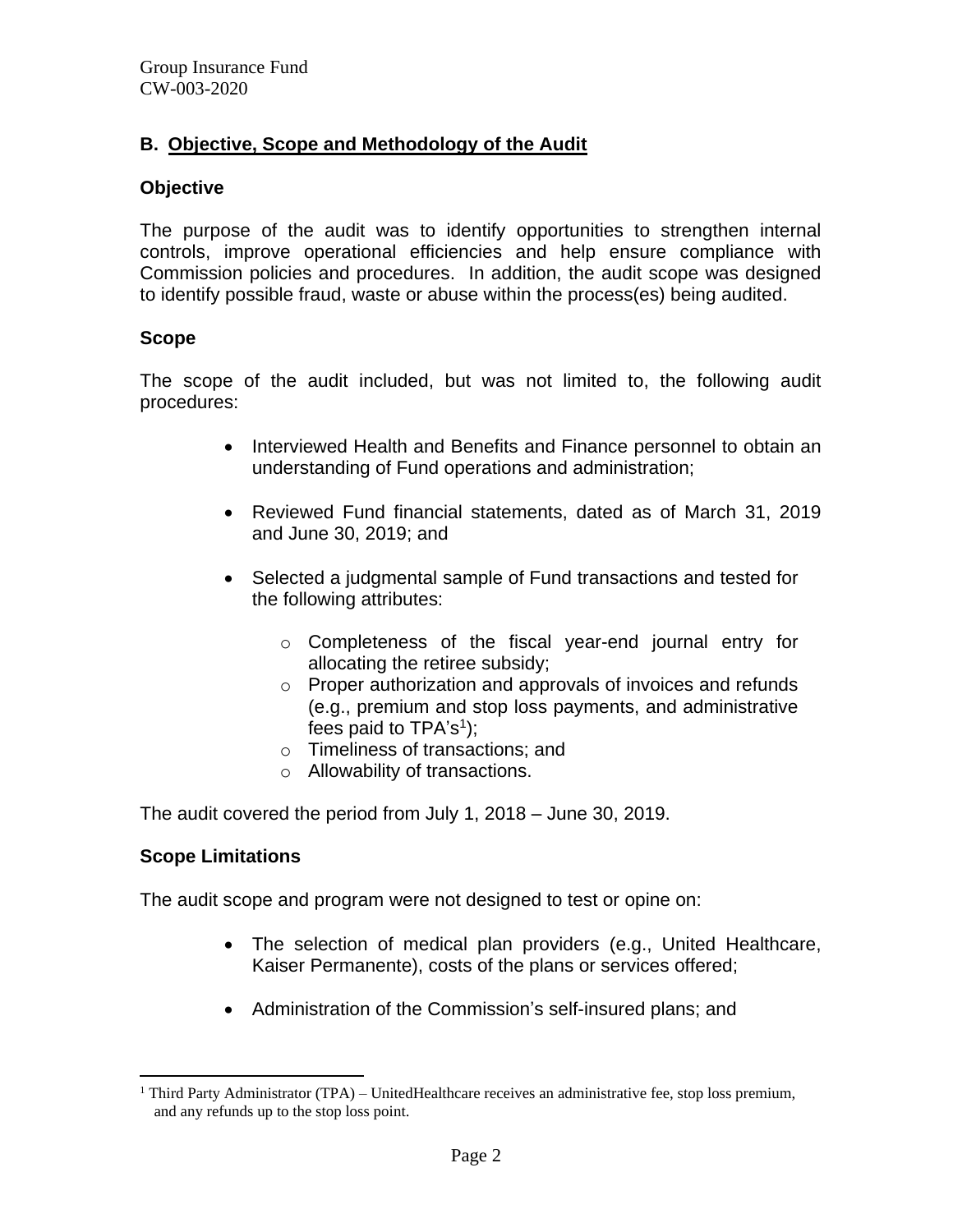> • The operations and administration of the Commission's Worker Compensation Fund.

#### **Methodology of the Audit**

Inquiry, observation, data analysis, and tests of transactions were performed to complete the audit objectives.

The audit was conducted in accordance with the *U.S. Generally Accepted Government Auditing Standards*. Those standards require that we plan and perform the audit to obtain sufficient, appropriate evidence to provide a reasonable basis for the findings and conclusions based on the established audit objectives. We believe that the evidence obtained provides a reasonable basis for our findings and conclusions based on our audit objectives.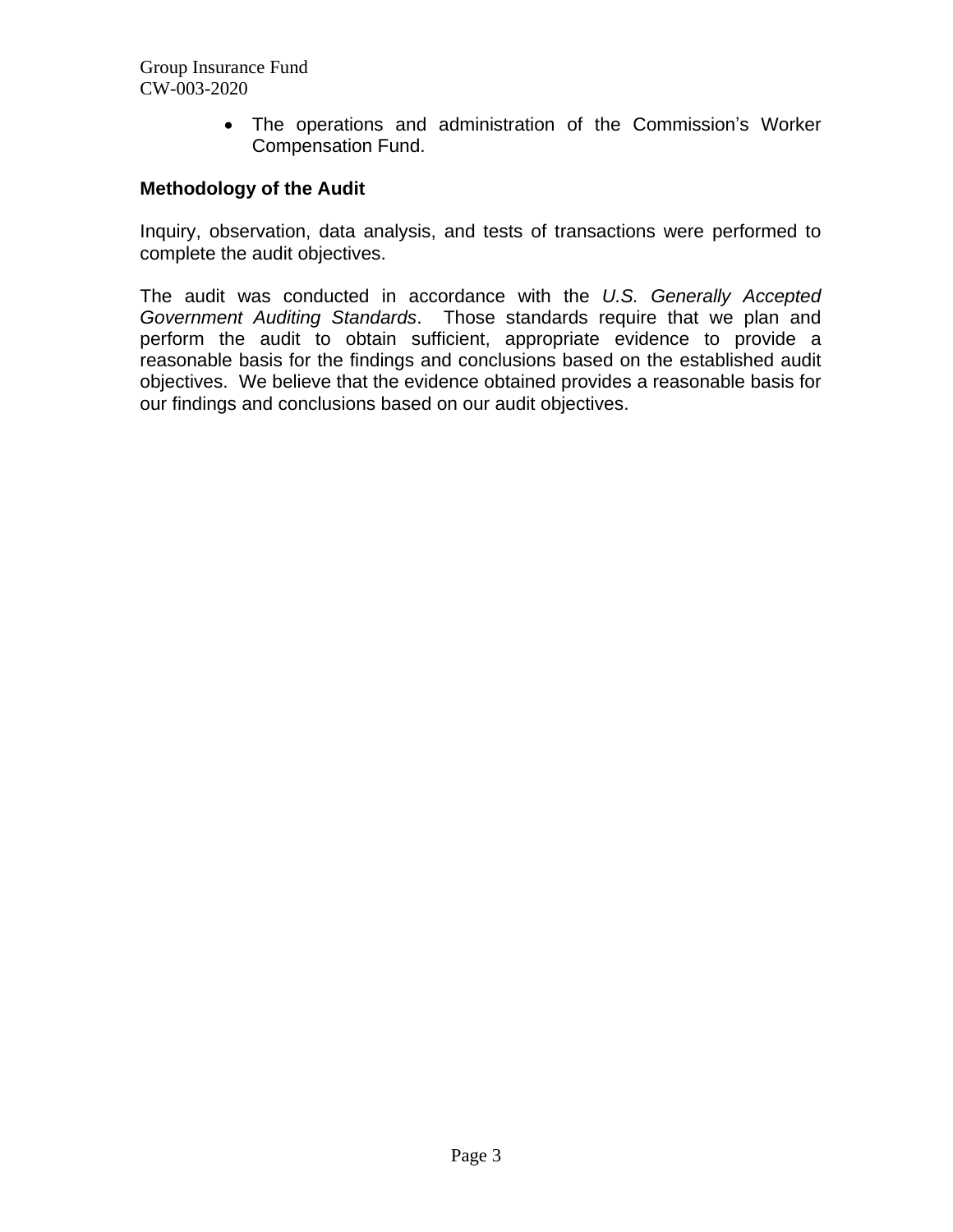# **C. Major Audit Concerns**

The results of our evaluation and testing procedures indicated no major audit concerns.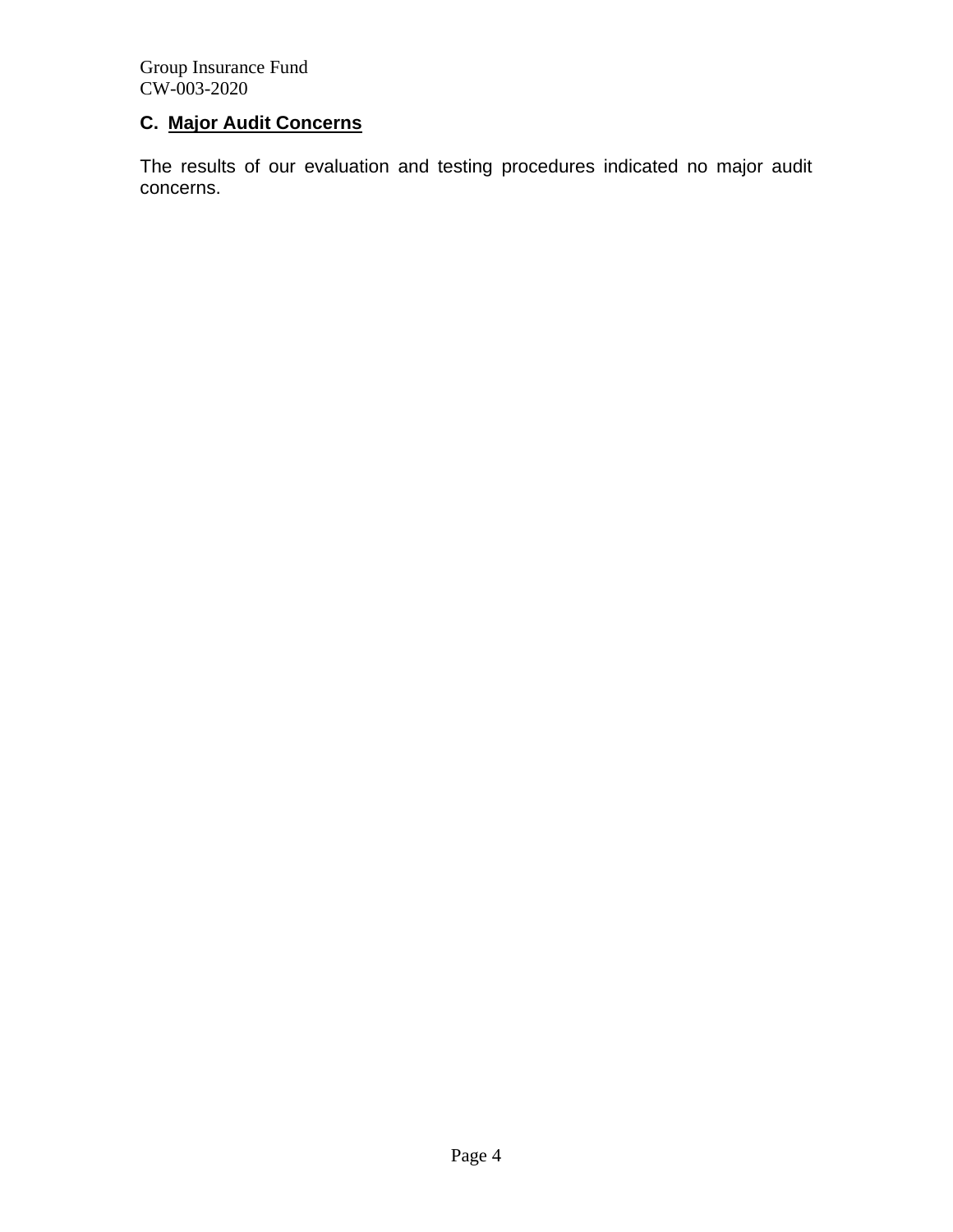#### **D. Overall Conclusions**

The results of our evaluation and testing procedures indicate no major weaknesses in the design or operation of internal controls for the administration of the Group Insurance Fund. On an overall basis, we consider the controls to be satisfactory. See the definition below.

We believe all weaknesses identified and communicated are correctable and that management's responses to all recommendations satisfactorily address the concerns. It is the responsibility of management to weigh possible additional costs of implementing our recommendations in terms of benefits to be derived and the relative risks involved.

We wish to express our appreciation to Employee Health and Benefits and Finance Department management and staff for their cooperation and courtesies extended during the course of our review.

Wanda King

Wanda King, MBA Assistant Inspector General

Bence Mkenney

Renee M. Kenney, CPA, CIA, CISA Inspector General

December 20, 2019

#### **Conclusion Definitions**

| <b>Satisfactory</b>                     | No major weaknesses were identified in the design or operation of internal control<br>procedures.                                                                                                                                                                                                                                                                              |  |  |
|-----------------------------------------|--------------------------------------------------------------------------------------------------------------------------------------------------------------------------------------------------------------------------------------------------------------------------------------------------------------------------------------------------------------------------------|--|--|
| <b>Deficiency</b>                       | A deficiency in the design or operation of an internal control procedure(s) that could<br>adversely affect an operating unit's ability to safeguard assets, comply with laws<br>and regulations, and ensure transactions are properly executed and recorded on a<br>timely basis.                                                                                              |  |  |
| <b>Significant</b><br><b>Deficiency</b> | A deficiency in the design or operation of an internal control procedure(s) which<br>adversely affects an operating unit's ability to safeguard assets, comply with laws<br>and regulations, and ensure transactions are properly executed and reported. This<br>deficiency is less severe than a material weakness, yet important enough to merit<br>attention by management. |  |  |
| <b>Material</b><br>Weakness             | A deficiency in the design or operation of an internal control procedure(s) which may<br>result in a material misstatement of the Commission's financial statements or<br>material impact to the Commission.                                                                                                                                                                   |  |  |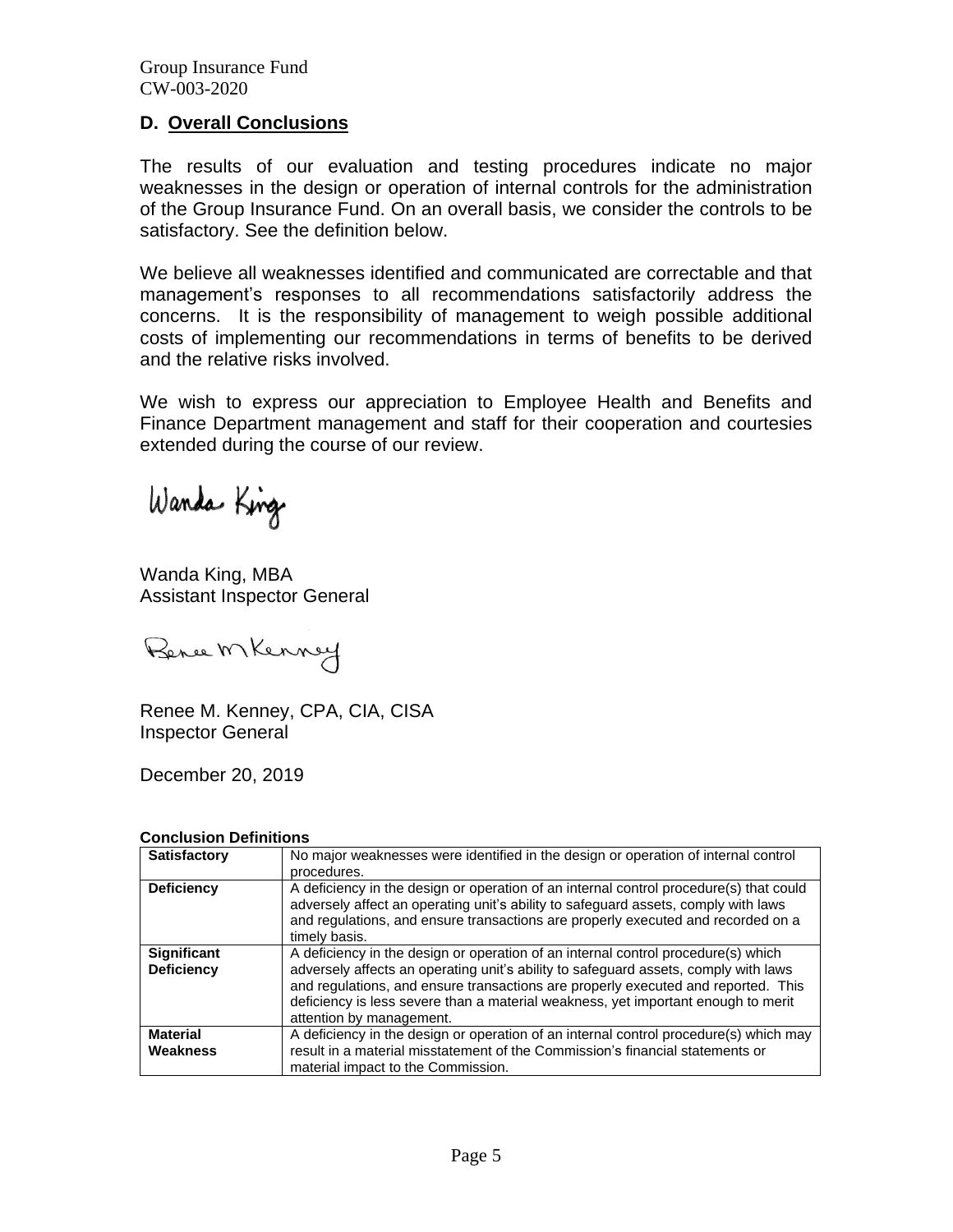# **II. DETAILED COMMENTARY AND RECOMMENDATIONS**

#### **1. Reconcile Fully Insured Fund Revenues and Premium Expenses**

**Issue:** Employee Health and Benefits does not reconcile contribution revenues and paid premium expenses for the fully insured funds<sup>2</sup>.

During discussions with Employee Health and Benefits, management explained discrepancies between revenues and expenses are primarily attributed to timing differences in system updates to Infor for employee related fluctuations such as new hires with benefit elections, terminations and qualifying events. Management further noted, due to limited resources, the department is unable to investigate and identify these ongoing employee related events, which mainly contribute to the discrepancies.

**Criteria/Risk:** Best business practices support timely identification and resolution of significant reconciliation differences. Failure to resolve outstanding differences may lead to undetected errors. The results may have a negative impact on Commission operations and financial statements.

**Recommendation:** The Office of the Inspector General (OIG) recognizes that the use of resources required to reconcile revenues and expenses, and investigate differences, may not always be practical or cost effective. We recommend that Employee Health and Benefits, in collaboration with the Finance Accounting Division, perform the following:

- Complete periodic reconciliations to ensure the revenues and expenses match.
- Develop a variance percentage (%) standard that management considers as an acceptable difference between revenues and expenses on the financial statements.
- If the difference between revenues and expenses exceeds the established variance percentage, Finance should investigate the posted revenues to identify any errors or anomalies. Employee Health and Benefits should perform the same exercise for expenses, including the identification of significant employee events, and correct the differences.
- Any significant differences should be documented, escalated and formally communicated to senior management.

#### **Issue Risk**: High

<sup>&</sup>lt;sup>2</sup> Note: Reconciliation of self-insured funds is not practicable due to unpredictable fluctuations of incurred claim expenses.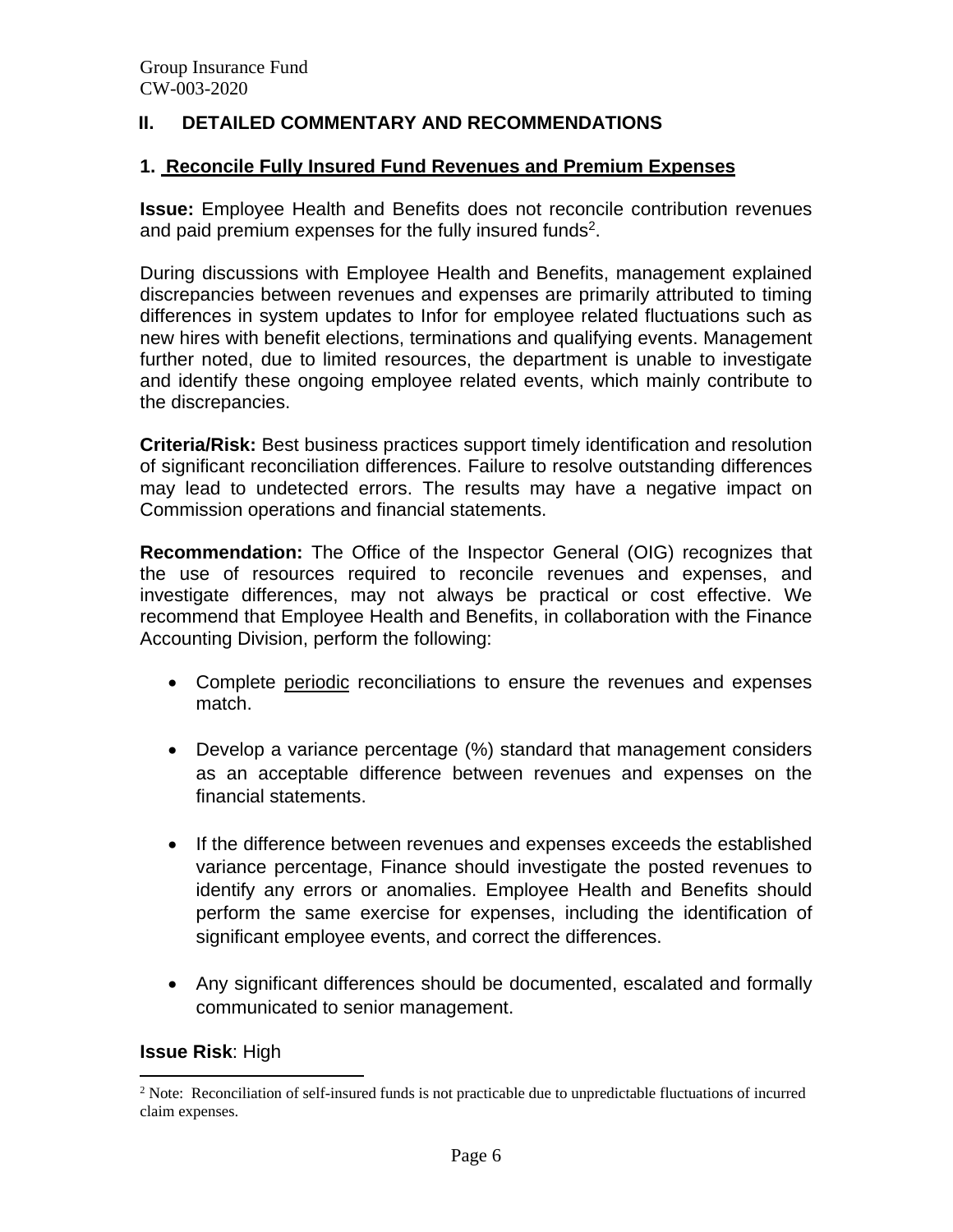**Management Response:** The Health & Benefits office within DHRM, in collaboration with the Finance Department, will investigate variances between revenues and expenses that exceed ten percent (10%) for each plan reported in the group insurance fund. Finance will research writing a query to interface with benefits enrollment reports and the vendor invoices. The query will compare the detail from the Lawson payroll system to the Lawson benefits enrollment and deduction reports, BN230 and BN320.

**Expected Completion Date:** March 2020

**Follow-Up Date:** April 2020